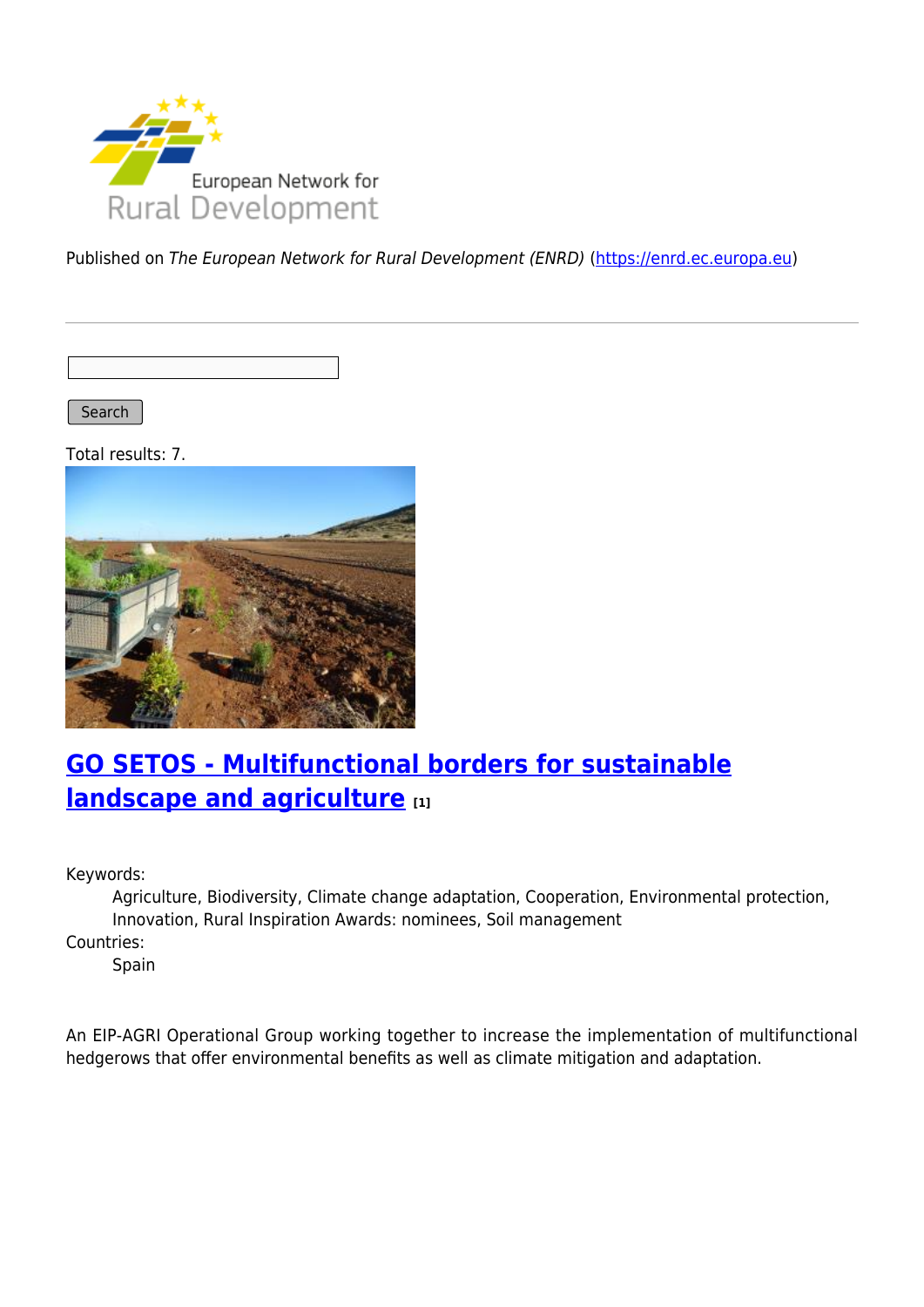

# **[ECOPIONET: Innovation and Bioeconomy in the Rural](https://enrd.ec.europa.eu/projects-practice/ecopionet-innovation-and-bioeconomy-rural-environment_en) [Environment](https://enrd.ec.europa.eu/projects-practice/ecopionet-innovation-and-bioeconomy-rural-environment_en) [2]**

Keywords:

Agriculture, Climate change adaptation, Cooperation, Information & promotion activities, Innovation, Risk management, Rural Inspiration Awards: nominees

Countries:

Spain

Knowledge exchange network established to foster multi-actor collaboration and sharing around organic agriculture.



#### **[Renaturation of the "Mandlinger Moor"](https://enrd.ec.europa.eu/projects-practice/renaturation-mandlinger-moor_en) [3]**

Keywords:

Biodiversity, Environmental protection, Environmental sustainability, Nature conservation Countries:

Austria

Using the Rural Development Programme (RDP) to support the re-establishment of a moor by restoring its original hydrology and the propagation of the natural moor vegetation.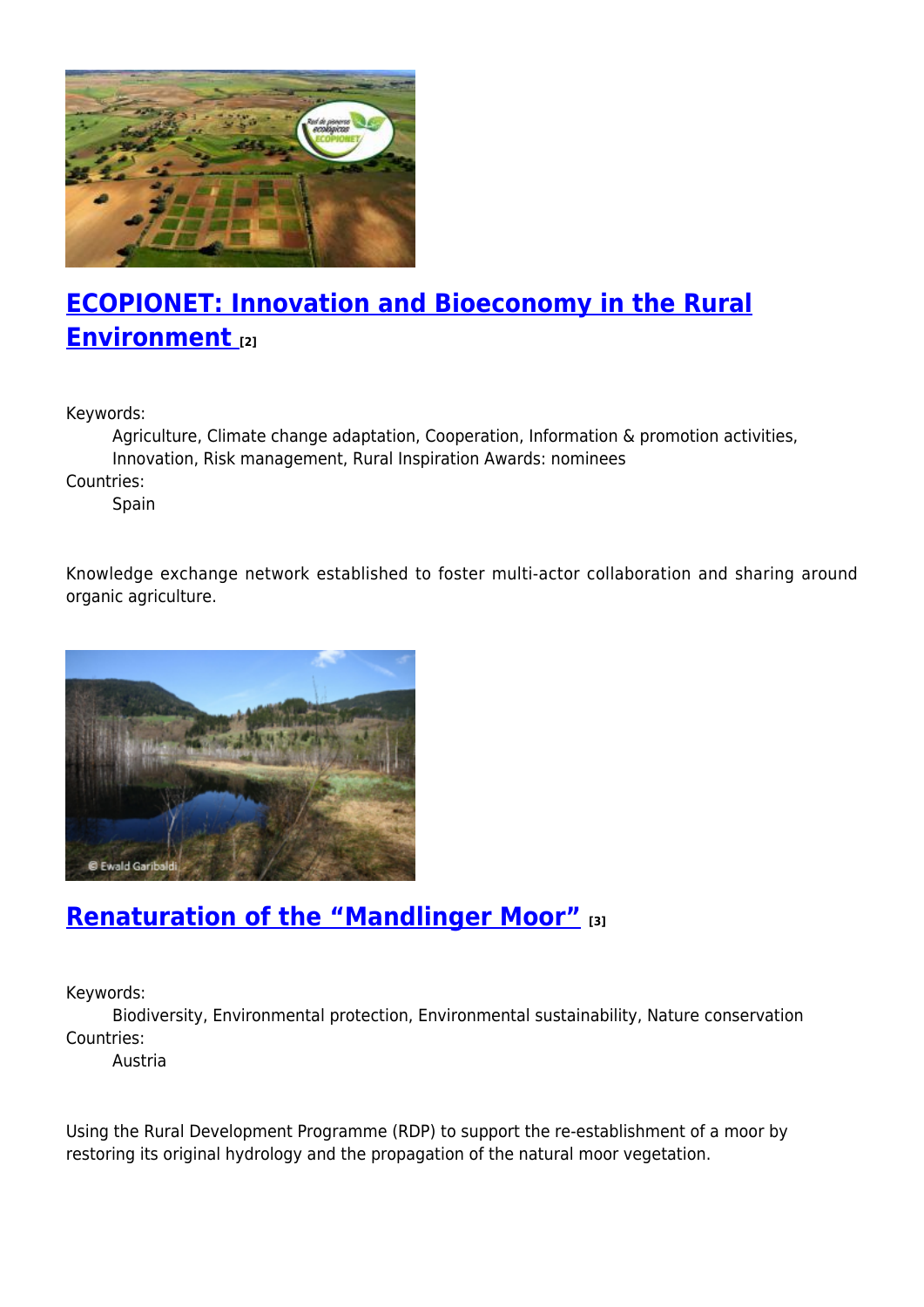

## **[Optimising catch crops in arable farming in Austria](https://enrd.ec.europa.eu/projects-practice/optimising-catch-crops-arable-farming-austria_en) [4]**

Keywords:

Agriculture, Cooperation, Environmental sustainability, Soil management Countries:

Austria

Set up an operational group to test different practices for optimal catch crop management and assess their efficiency in reducing nitrogen and carbon emissions.



## **[Environmental Participatory Project - Awareness raising on](https://enrd.ec.europa.eu/projects-practice/environmental-participatory-project-awareness-raising-natura-2000_en) [Natura 2000](https://enrd.ec.europa.eu/projects-practice/environmental-participatory-project-awareness-raising-natura-2000_en) [5]**

Keywords:

Environmental protection, Information & promotion activities, Nature conservation, Protected areas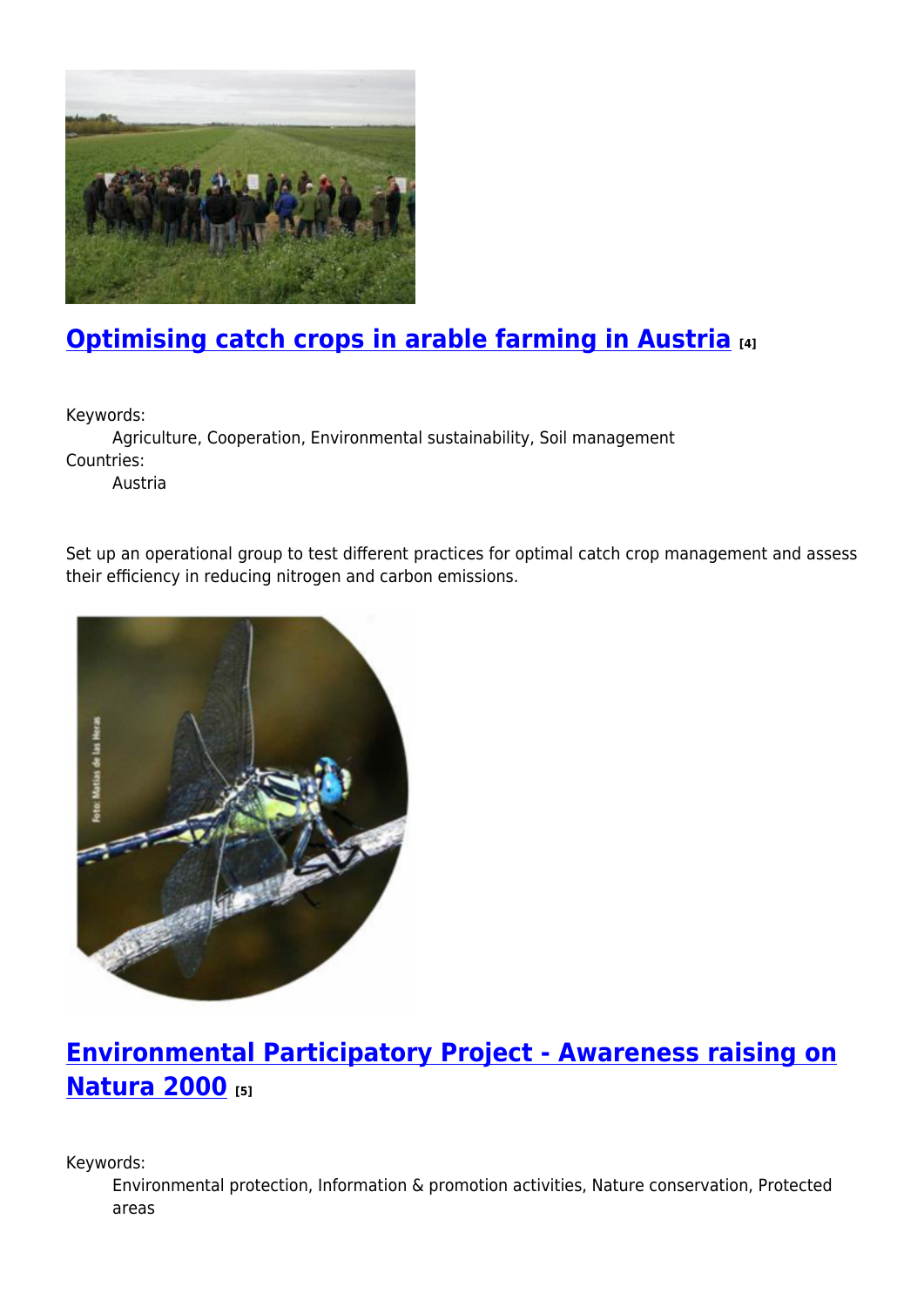Countries:

Spain

The project aimed to develop local participatory activities within the Natura 2000 sites of Andalusia.



#### **[Natur Verbindet - Nature Connects](https://enrd.ec.europa.eu/projects-practice/natur-verbindet-nature-connects_en) [6]**

Keywords:

Biodiversity, Environmental protection, Information & promotion activities Countries:

Austria

'Nature Connects' is a campaign to raise and generate awareness on the importance of biodiversity in rural landscapes by bringing together land owners, experts and the broader public.



### **[Pilot project Result-based Nature conservation Plan \(RNP\)](https://enrd.ec.europa.eu/projects-practice/pilot-project-result-based-nature-conservation-plan-rnp_en) [7]**

Keywords: Agriculture, Biodiversity, Nature conservation, Protected areas Countries: Austria

Implementing a result-based nature conservation measure for species and habitat protection as to